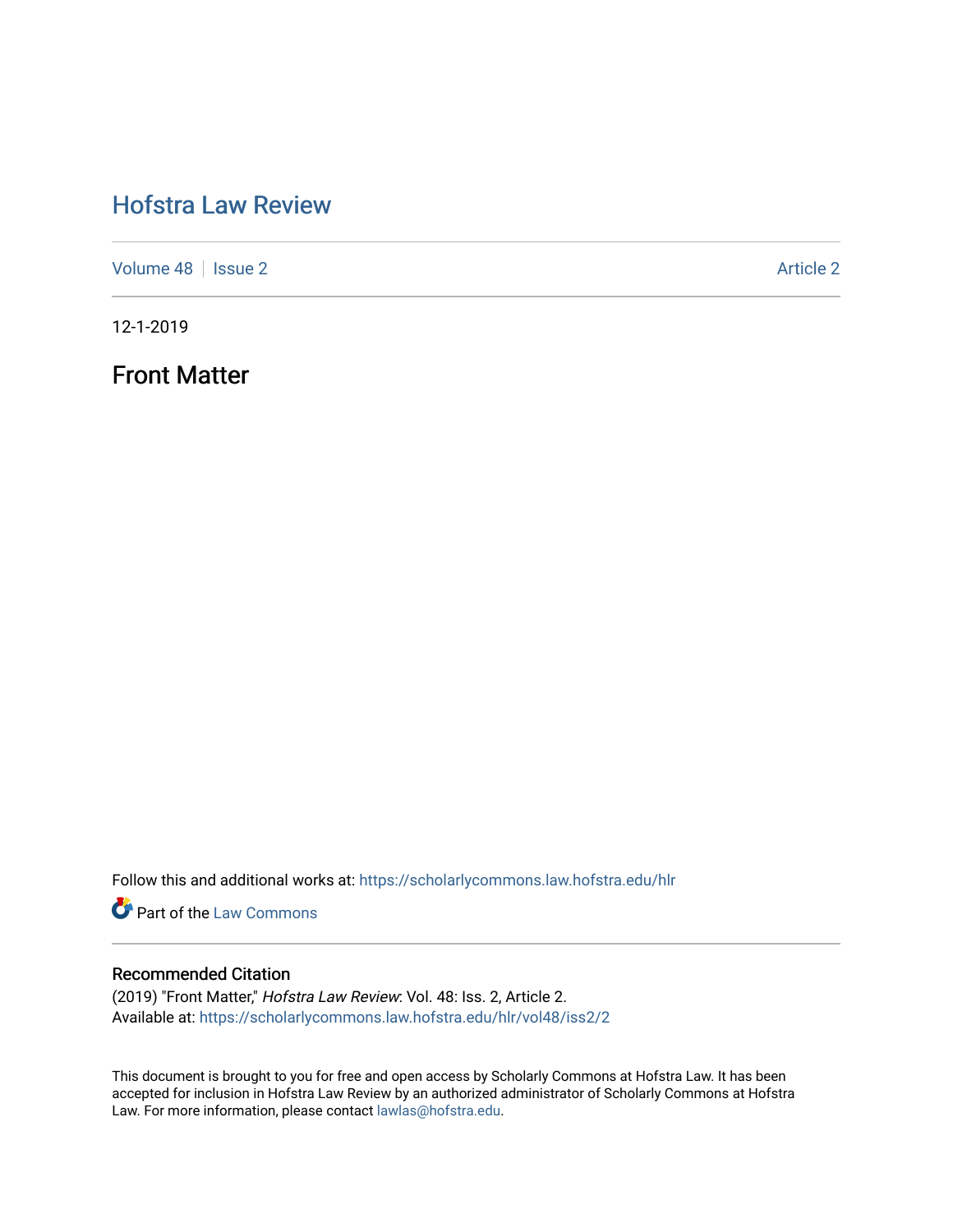# HOFSTRA IAW REVIEW

Volume 48, No. 2 Winter **2019**

**HEMPSTEAD, NEW** YORK 11549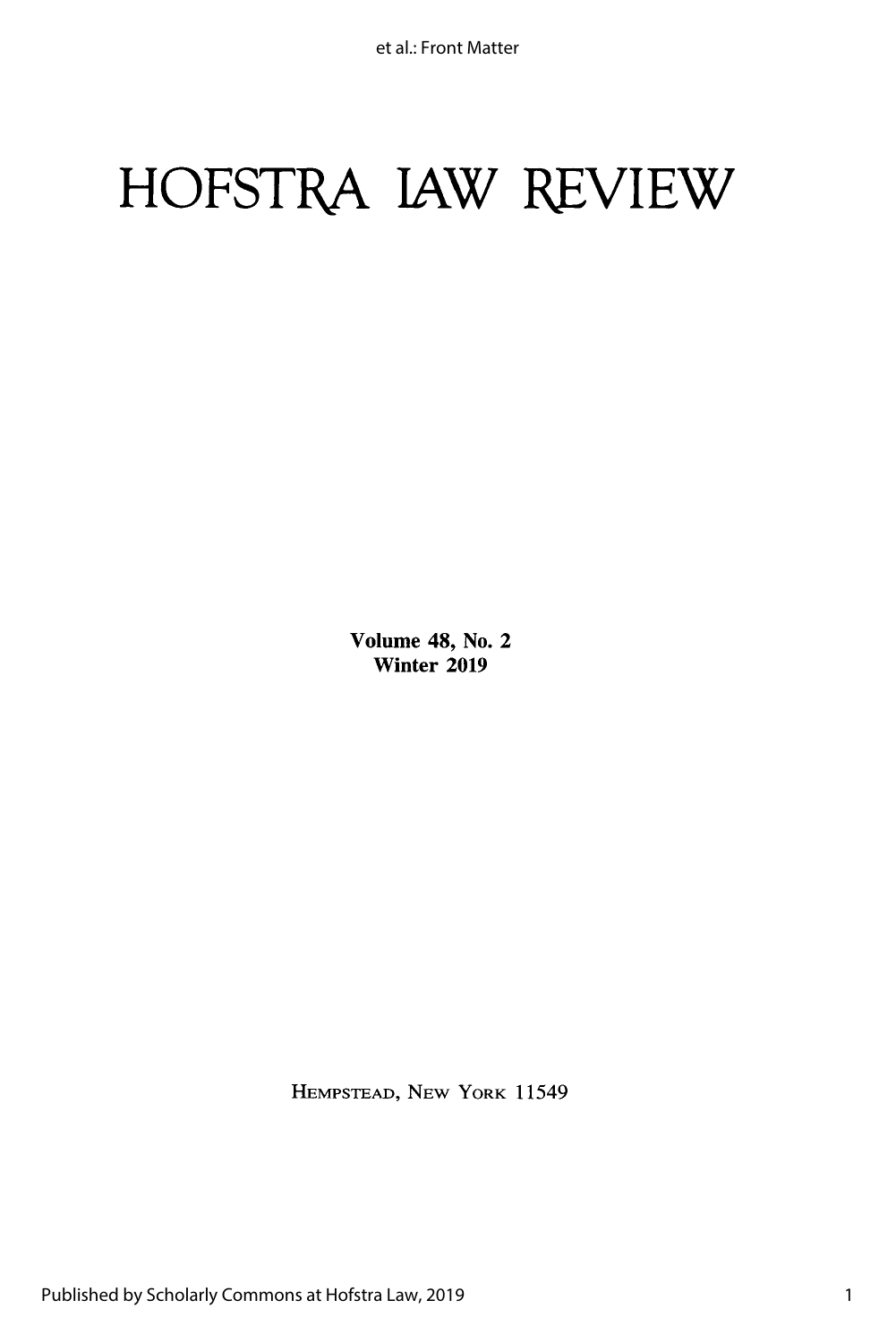The *Law Review* is pleased to consider unsolicited manuscripts for publication. **All** manuscripts should conform to *The Bluebook: A Uniform System of Citation,* 20th Edition. Manuscripts should be addressed to: Managing Editor of Articles, *Hofstra Law Review,* Maurice **A.** Deane School of Law at Hofstra University, 121 Hofstra University, Hempstead, New York 11549. Unsolicited manuscripts will not be returned except upon specific request at time of submission.

*The Hofstra Law Review* **(ISSN** 0091-4029) is published quarterly **by** the Hofstra Law Review Association. Maurice **A.** Deane School of Law at Hofstra University, 121 Hofstra University, Hempstead, NY 11549. Periodicals postage is paid at Hempstead, NY, and additional mailing offices. The current subscription rate is thirty-five dollars per volume. Postmaster: Send address changes to *Hofstra Law Review,* Maurice **A.** Deane School of Law at Hofstra University, 121 Hofstra University, Hempstead, New York 11549.

Individual issues are available from William **S.** Hein **&** Co., Inc., **2350** North Forest Road, Getzville, NY 14068, **(800) 828-7571.** Orders may also be placed **by** fax, **(716) 883-8100,** or **by** e-mail: order@wshein.com. Subscription renewals will be automatic unless notice to the contrary is received. **All** communications should be addressed to Business Editor, *Hofstra Law Review,* Maurice **A.** Deane School of Law at Hofstra University, 121 Hofstra University, Hempstead, New York 11549.

Proudly printed on at least **30%** recycled paper since Volume 47, Issue **3.**

@ **2019 by** the Hofstra Law Review Association.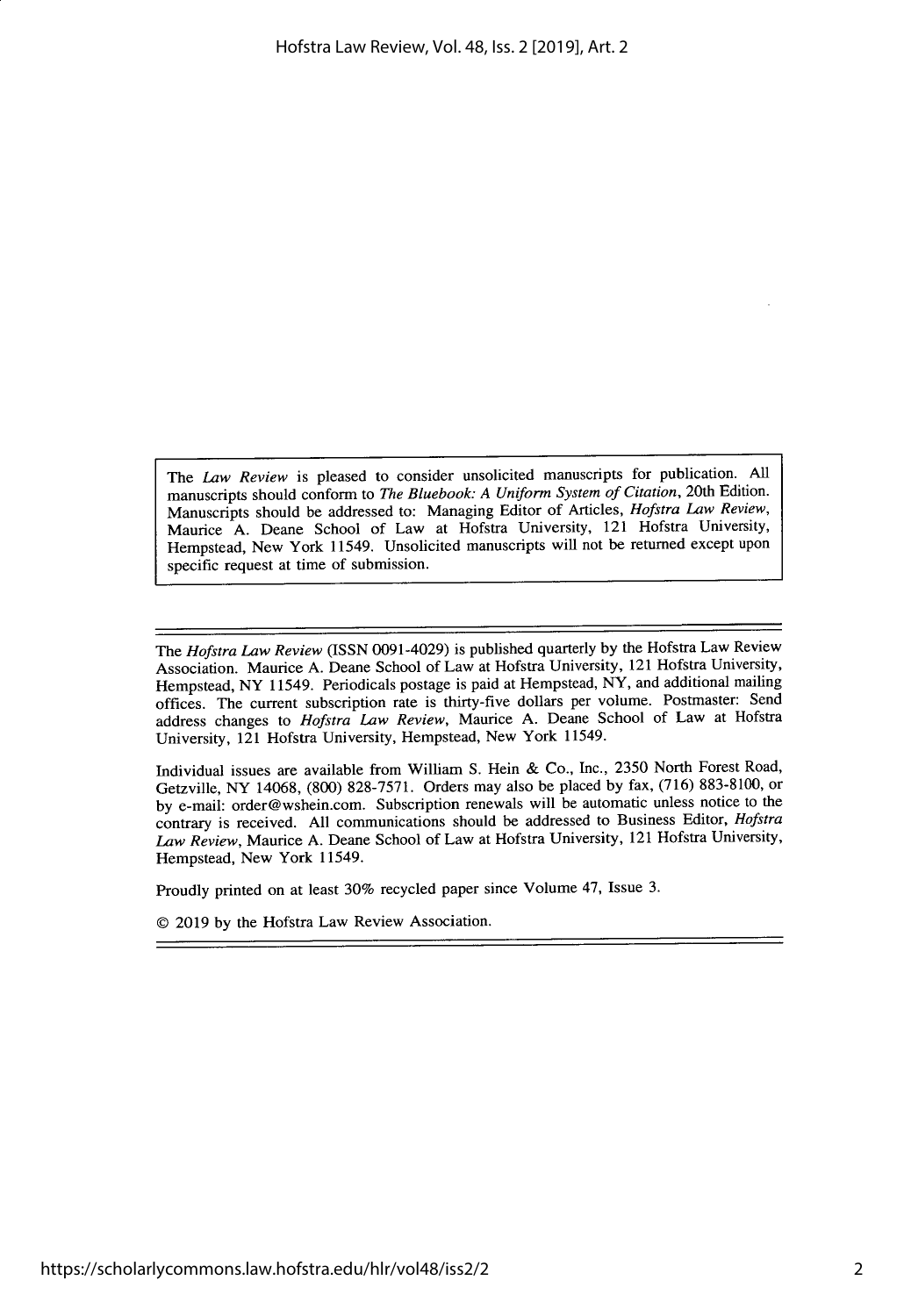# HOFSTRA IAW REVIEW

Volume 48, No. 2 Winter **2019**

*Editor-in-Chief* AMY M. **ELSAYED**

*Managing Editor of Articles* **MADELYN A. NICOLINI** 

*Senior Articles Editor* EVAN Li

*Articles Editors* KIERAN **LANG** LUKE **E.** RECORD **LINDSAY A. WASSERMAN**

*Business Editor* **JAMES** P. **STEVENS**

SARAH H. MOLLER

ALEXANDER ANDREWS ANDREw BORRUSO ZACHARY **CRANE SHANNON CARBOCCI CASSANDRA** MIA **FICANO** TESS **C. GAVIN**

**DANNY** AXELROD **LEANNE** BERNHARD RYAN P. BOYLAN **BRENDAN CARMAN** DELORES CHICHI **ANGELA CURCIO CHRISTOPHER** DENICOLA **ASHLEY EHMAN LAUREN** FrrzsMMONS **DANIEL J. GERSHMAN** ZACH GOULD WILLIAM **HALLETr** JR. MATTHEw **HAUSZPIGEL**

*Senior Research Editor* NINA **J.** PATEL

*Research Editors* EMILY M. KNIGHT **BRENDAN** R. **MAHON**

*Senior Associate Editors* **JEFFREY** ROSENHECK

*Associate Editors* **GIANNA** GULLI **MICHAEL** GuzowsKi **TED** HILLEBRAND GABRIELLA MARGAUX-PÉREZ KLEIN

> *Staff* **KATHLEEN** HURLEY **MICHAEL J. LA PINTA** CUFF **LAFEMINA ANDREA** LATTANZIO ROBERT **LEVINSON SAMANTHA** LEvrrz **JACOB A.** MANZOOR **CATHERINE** MAROTTA RILEY MAUD ROBERT McENTEE KELLY McKINNEY

*Managing Editor of Staff* **SABRINA J. SALAMA**

> *Senior Notes Editor* BRITTANY **A. CANGELOSI**

> > *Notes Editors* REBECCA L. MARKS **AARON J.** SHUBERT **JULIANA** R. SPANo

*Alumni Affairs Editor* **JP** RAYNAL

CHARLEs L. **SUrrER**

KARIN **D.** LEMON **MICHELLE PAGE KYAN** R. PEFFER **JOSEPH A.** TAGLIENTI MATTHEW **J. TRUDEAU** KRYSTA WOODCOCK

FAITH PAPPALARDO ALEXANDRA **PISCITELLO SABRINA** POPILEVSKY KARL RUMPH **ALEXA** R. SCHWARTZ PALMER **SEALY** IV KRISTINA SGAMBATI **STEPHANIE** M. SMITH **DAWN SUDAMA** DARBY TUPPER **KATELYN** VAIANA PATRICK WATERS **DYLAN J.** WEBER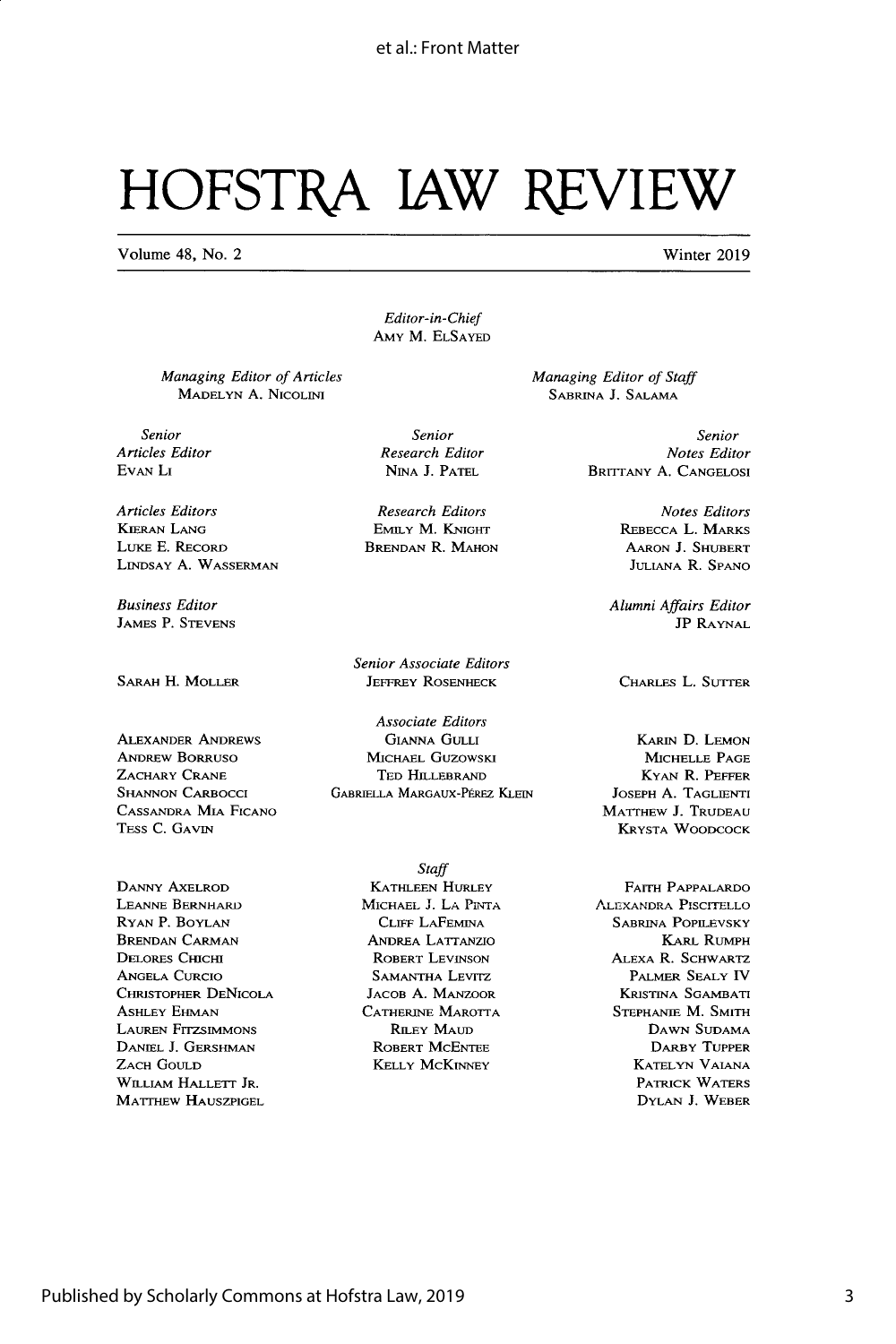### **HOFSTRA UNIVERSITY SCHOOL OF LAW**

#### **2019-** 2020

#### ADMINISTRATIVE OFFICERS

Honorable **A.** Gail Prudenti, B.A., LL.B., *Dean and Executive Director of the Centerfor Children, Families and the Law*

Julian Ku, B.A., **J.D.,** *SeniorAssociate Dean for Academic Affairs, MauriceA. Deane Distinguished Professor of Constitutional Law and Faculty Director of International Programs*

Tobie-Lynn Accardi, *B.F.A., Senior Creative Director*

Adams, Errol, B.A., **J.D., M.L.S.,** *Reference and Scholarly Services Librarian*

Joseph Amandola, B.S., *Director of Facilities*

Adonza **S.** Anderson, *Senior Director of Enrollment Management*

Yvonne V. Atkinson, B.S., **M.S.,** *Office Manager/Paralegal, Law School Clinical Program*

Andrew **E.** Berman, B.A., M.B.A., *Assistant Dean for Communications*

Lisa Berman, B.A., *Associate Dean for External Relations*

Judith **N.** Black, B.S., *Senior Director of Event Management and CLE Director*

Amy Brown, B.A., **J.D.,** *Special Projects Coordinator and Director of Special Projects for the Capital Campaign*

- Cara Caporale, B.A., **J.D.,** *Visiting Assistant Professor of Academic Success and Assistant Director of Academic Support*
- Christopher Caruso, B.A., **J.D.,** *Senior Associate Dean for Career Services and Compliance and Executive Director of Strategic Initiatives*

Robert Caserta, B.A., **J.D.,** *Federal Tax Clinic Fellow*

Wendy Chaite, B.S., **J.D.,** *Director of Career and Professional Development*

- Christopher Czerwonka, B.A., **J.D.,** *Senior Fellow, Gitenstein Institute for Health Law and Policy and Senior Practitioner* **-** *Immigration and Public Health Benefits Law, Hofstra-Northwell Medical Legal Partnership*
- Janet Dolgin, B.A., M.A., Ph.D., **J.D.,** *Jack and Freda Dicker Distinguished Professor of Health Care Law; Professor of Science Education, Hofstra Northwell School of Medicine; Co-director, Hofstra Bioethics Center; Director, Gitenstein Institute for Health Law and Policy; Faculty Director of On-Line Health Law and Policy Degree Programs and John DeWitt Gregory Jr. Research Scholar*
- Kerlann Flowers, B.A., **J.D.,** *Legal Director and Senior Attorney for the Hofstra-Northwell Medical* Legal Partnership, Senior Fellow for the Gitenstein Institute for Health Law and Policy and *Visiting Assistant Professor of Law*
- Scott Glick, B.A., **J.D.,** *Director of the DC Externship Program*

Celia Gordon, B.A., **J.D.,** *Director of Career and Professional Development*

Deborah Grattan, B.A., *Monroe H. Freedman Institute for the Study of Legal Ethics Coordinator*

Robert Harrison, B.A., **J.D.,** *Associate Dean for Enrollment Management*

Charles Hill, B.A., **J.D.,** *Director of Career and Professional Development*

- Vernadette Horne, B.A., **J.D.,** *Senior Director of Career Services and Diversity Initiatives*
- Heather Johnson, B.A., M.A., *Assistant Director of International Programs and Student Affairs Coordinator*
- Adam Kahn, B.A., **J.D.,** *Senior Fellow, Gitenstein Institute for Health Law and Policy*
- Brian T. Kaspar, B.S., M.B.A., *Associate Dean for Academic Records and Registrar* **-** *Law*
- Melissa Kessler, B.A., M.A., *Associate Director of Grants Management and Program Director, Wilbur F. Breslin Center for Real Estate Studies*
- Laura Lanzillotta, *Director, Administrative Services*

Ryan Larson, B.A., **J.D.,** *Associate Director of Enrollment Management*

Wendy Lattibeaudiere, B.A., **J.D.,** *Senior Fellow, Gitenstein Institute for Health Law and Policy*

Nicole Lefton, B.A., J.D., *Director of Academic Support and Bar Exam Preparation and Assistant Professor of Academic Support and Bar Preparation*

Allyson Taylor Schwartz Lehrer, B.A., M.A., *Director of Alumni Relations and Annual Giving*

Rou-Chia P. Lin, B.A., **M.L.S.,** *Access and Collection Services* **-** *Law Library*

Michele LoFaso B.A., **J.D.,** *Senior Director of Student Affairs*

**C.** Benjie Louis, B.A., **J.D.,** *Visiting Assistant Professor of Academic Support and Bar Preparation Programs*

Maricia McCoy, *Enrollment Counselor/Recruiter*

Megan Meighan, B. **S., J.D.,** *Associate Director of Enrollment Management*

Shazam Mohammed, B.A., M.B.A., *Assistant Director of Information Technology Services*

Lisa Monticciolo, B.A., **J.D.,** *Dean of Students and Diversity and Inclusion Officer*

Carlos Mulles, B.A., **J.D.,** *Public Assistance Attorney for the Hofstra-Northwell Medical Legal Partnership and Visiting Assistant Professor of Law*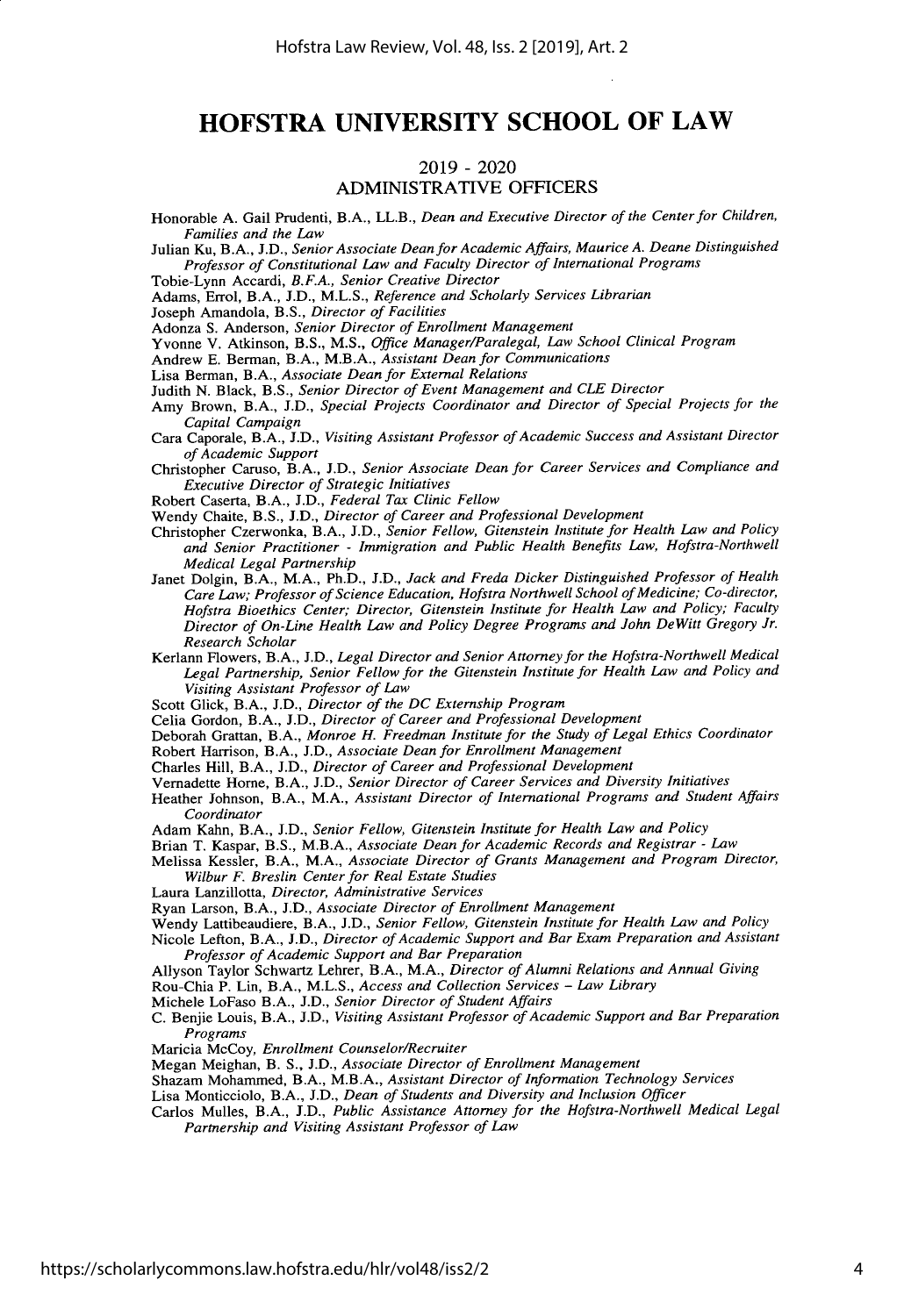Jacob Nunnally, B.A., M.A., M.L.S., *Assistant Director of Access and Collection Services* 

Lisa Petrocelli, B.A., **J.D.,** *Managing Attorney and Project Director, Centerfor Children, Families and the Law*

Bonita Ricks, **A.A.S.,** *Executive Assistant to the Dean*

Joel Roselin, B.A., M.A., *Assistant Director of the Gitenstein Institute for Health Law and Policy and Bioethics Center Coordinator*

Mary T. Ruggilo, B.A., **J.D.,** *Senior Associate Dean for Finance*

Franca Sachs, B.A., **J.D.,** *Assistant Dean for Experiential Programs*

Isaac Samuels, B.A., **J.D., M.L.S.,** *Reference Librarian* **-** *Law Library*

Jessica Schaefer, B.A., *Help Desk Manager*

Kenneth **J.** Selvester, B.A., M.A., *Associate Director of Communications*

Kevin Shelton, B.A., M.A., **J.D.,** M.S.L.I.S., *Reference and Government Documents Librarian*

Jackson Snellings, B.A., M.P.S., *Interim Senior Director of Information Technology Services*

Lisa **A.** Spar, B.A., **J.D., M.S.,** *Interim Director of the Law Library and Assistant Director for Reference and Instructional Services*

Regina Stuart, B.A., **J.D.,** *Director of Public Service Career Planning*

Daphne Telfeyan, B.A., **J.D.,** *Assistant Dean for Career Development and Employer Relations*

John Tsiforas, B.A., **J.D.,** *Director of Distance Education, Director of Law and Technology, Director of Analytics and Visiting Assistant Professor of Law*

Dana Vitale, B.A., M.B.A., *Assistant Director of Financial Aid*

Michael **G.** Wagner, B.S., *Senior Web Developer*

Ka Fei Wong, B.A., **J.D.,** *Attorney-in-Charge, Pro Se Clinic*

Ellen Yaroshefsky, B.A., **J.D.,** *Howard Lichtenstein Distinguished Professor of Legal Ethics and Executive Director of the Monroe H. Freedman Institute for the Study of Legal Ethics*

Ronald Zinner, B.A., **J.D.,** *Immigration & Public Assistance Attorney for the Hofstra-Northwell Medical Legal Partnership and Visiting Assistant Professor of Law*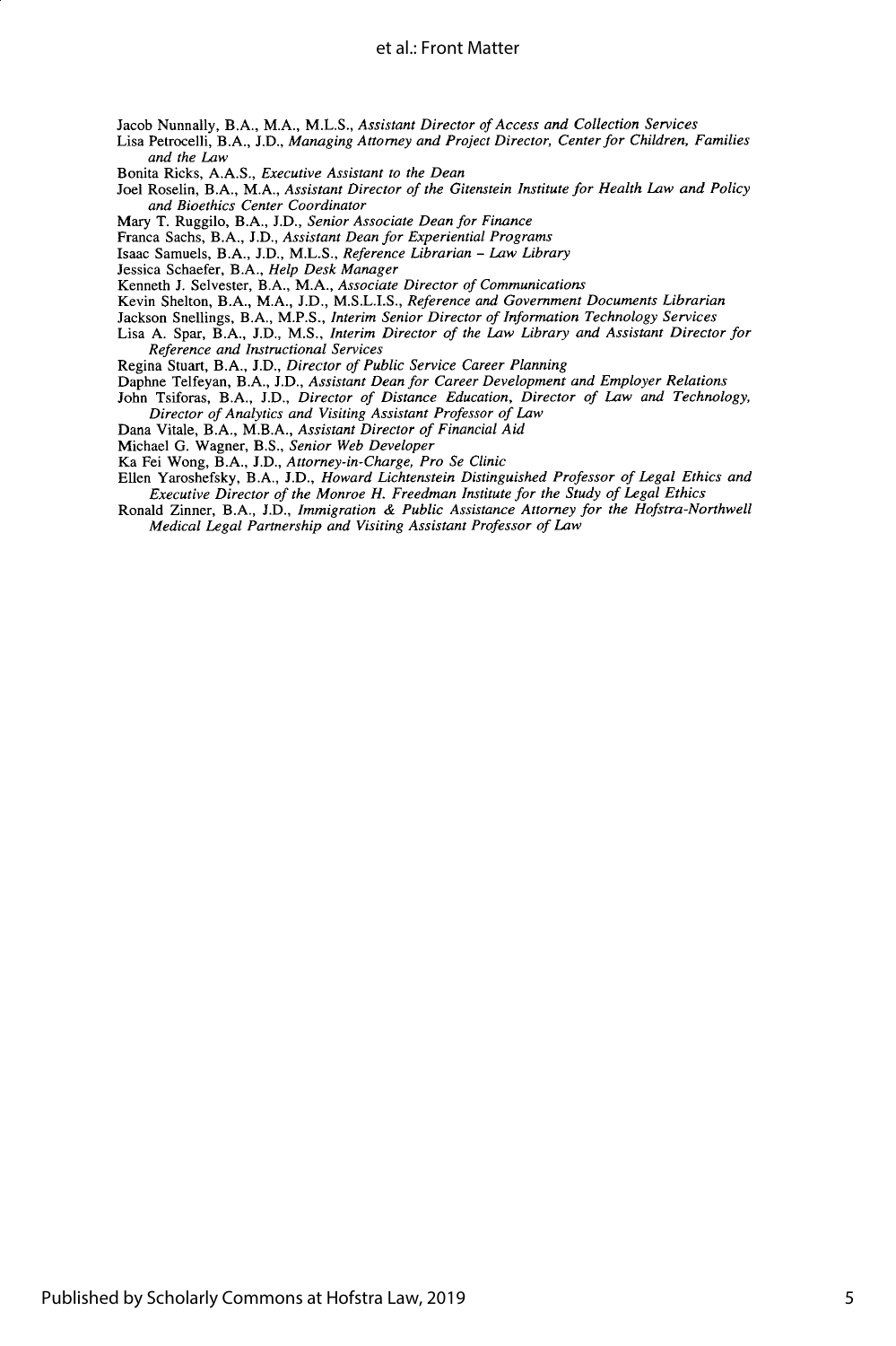#### **FACULTY**

- Miriam Albert, B.A., **J.D.,** M.B.A., LL.M., *Professor of Skills, Faculty Advisor for Joint Programs and Faculty Director of Summer Skills Programs*
- Barbara **S.** Barron, B.A., M.A., **J.D.,** *Professor of Skills, Faculty Advisor to Moot Court Board, Director of the Trial Techniques Program, and Director of Student Advocacy Programs*
- Alafair **S.** Burke, B.A., **J.D.,** *Professor of Law*
- Robert **A.** Baruch Bush, B.A., **J.D.,** *Harry H. Rains Distinguished Professor of Arbitration and Alternative Dispute Settlement Law*
- Allison Caffarone, B.A., **J.D.,** *Visiting Associate Professor of Law*
- Julianna Campagna, B.A., M.A., **J.D.,** LL.M., *Professor of Legal Writing and Associate Faculty Director of International Programs*
- Robin Charlow, A.B., **J.D.,** *Professor of Law*
- **J.** Scott Colesanti, B.A., **J.D.,** LL.M., *Professor of Legal Writing and Faculty Director of the J.D./ M.B.A. Program*
- Ronald **J.** Colombo, **B.S., J.D.,** *Professor of Law, Associate Dean for Distance Education, Faculty Director of the American Legal Studies MA and LLM Degree Programs and Hofstra Research Scholar*
- Janet L. Dolgin, B.A., M.A., Ph.D., **J.D.,** *Jack and Freda Dicker Distinguished Professor of Health Care Law; Professor of Science Education, Hofstra-Northwell School of Medicine; Codirector, Hofstra University Bioethics Center; Director of Gitenstein Institute for Health Law and Policy; Faculty Director of On-Line Health Law and Policy Degree Programs and John DeWitt Gregory Jr. Research Scholar*
- Karen Fernbach, B.A., **J.D.,** *Visiting Assistant Professor of Law*
- Judge Fern Fisher, B.A., **J.D.,** *Visiting Associate Professor of Law*
- Brenner Fissell, B.A., M.Phil., **J.D.,** *Associate Professor of Law*
- Kerlann Flowers, B.A., **J.D.,** *Legal Director and Senior Attorney for the Law School Hofstra-Northwell Medical Legal Partnership, Senior Fellowfor the Gitenstein Institutefor Health Law and Policy and Visiting Assistant Professor of Law*
- Akilah **N.** Folami, B.A., **J.D.,** *Professor of Law*

Maryam Franzella, B.A., **J.D.,** *Assistant Professor of Legal Writing*

- Eric M. Freedman, B.A., **J.D.,** M.A., *Siggi B. Wilzig Distinguished Professor in Constitutional Rights*
- Leon Friedman, A.B., LL.B., *Joseph Kushner Distinguished Professor in Civil Liberties Law*
- Linda Galler, B.A., **J.D.,** LLM., *Max Schmertz Distinguished Professor of Law*
- Mitchell Gans, B.B.A., **J.D.,** *Rivkin Radler Distinguished Professor of Law*
- Daniel J. H. Greenwood, A.B., **J.D.,** *Professor of Law and Hofstra Research Scholar*
- John DeWitt Gregory, B.A., **J.D.,** *Distinguished Professor Emeritus of Law*
- Jennifer A. Gundlach, B.A., J.D., *Stephen and Emily Mendel Distinguished Professor of Access to Justice and Clinical Professor of Law*
- Michael Haber, B.A., M.A., **J.D.,** *Associate Clinical Professor of Law and Attorney-in-Charge, Community and Economic Development Clinic*
- James Edward Hickey, Jr., B.S., **J.D.,** Ph.D., *Professor of Law*
- Alexander Holtzman, B.A., M.A., **J.D.,** *Visiting Associate Clinical Professor of Law, Deportation Defense Clinic*
- Fred Klein, B.A., **J.D.,** *Visiting Assistant Professor of Law*
- Stefan Krieger, B.A., **J.D.,** *Richard J. Cardali Distinguished Professor of Trial Advocacy, Director of the Center for Legal Reasoning and Director Emeritus of Hofstra Clinical Programs*
- Julian Ku, B.A., **J.D.,** *Senior Associate Deanfor Academic Affairs, Maurice A. Deane Distinguished Professor of Constitutional Law and Faculty Director of International Programs*
- Eric Lane, B.A., M.A., **J.D.,** LL.M., *Eric J. Schmertz Distinguished Professor of Public Law and Public Service*
- Nicole Lefton, B.A., **J.D.,** *Director of Academic Support and Bar Preparation, and Assistant Professor of Academic Support and Bar Preparation*
- Theo Liebmann, B.A., **J.D.,** *Clinical Professor of Law and Managing Attorney of the Community Legal Assistance Corporation*
- Claude (Benjie) Louis, B.A., **J.D.,** *Visiting Assistant Professor of Academic Support and Bar Preparation Programs*
- Malachy T. Mahon, B.A., **J.D.,** *Founding Dean Emeritus*
- Irna **D.** Manta, B.A., **J.D.,** *Professor of Law and Director of the Center for Intellectual Property Law*
- Kevin McElroy, B.A., **J.D.,** *Professor of Legal Writing*
- Carlos Mulles, B.A., **J.D.,** *Public Assistance Attorney for the Hofstra-Northwell Medical Legal Partnership and Visiting Assistant Professor of Law*
- Richard K. Neumann, Jr., B.A., Dipl., **J.D.,** LL.M., *Alexander Bickel Distinguished Professor ofLaw*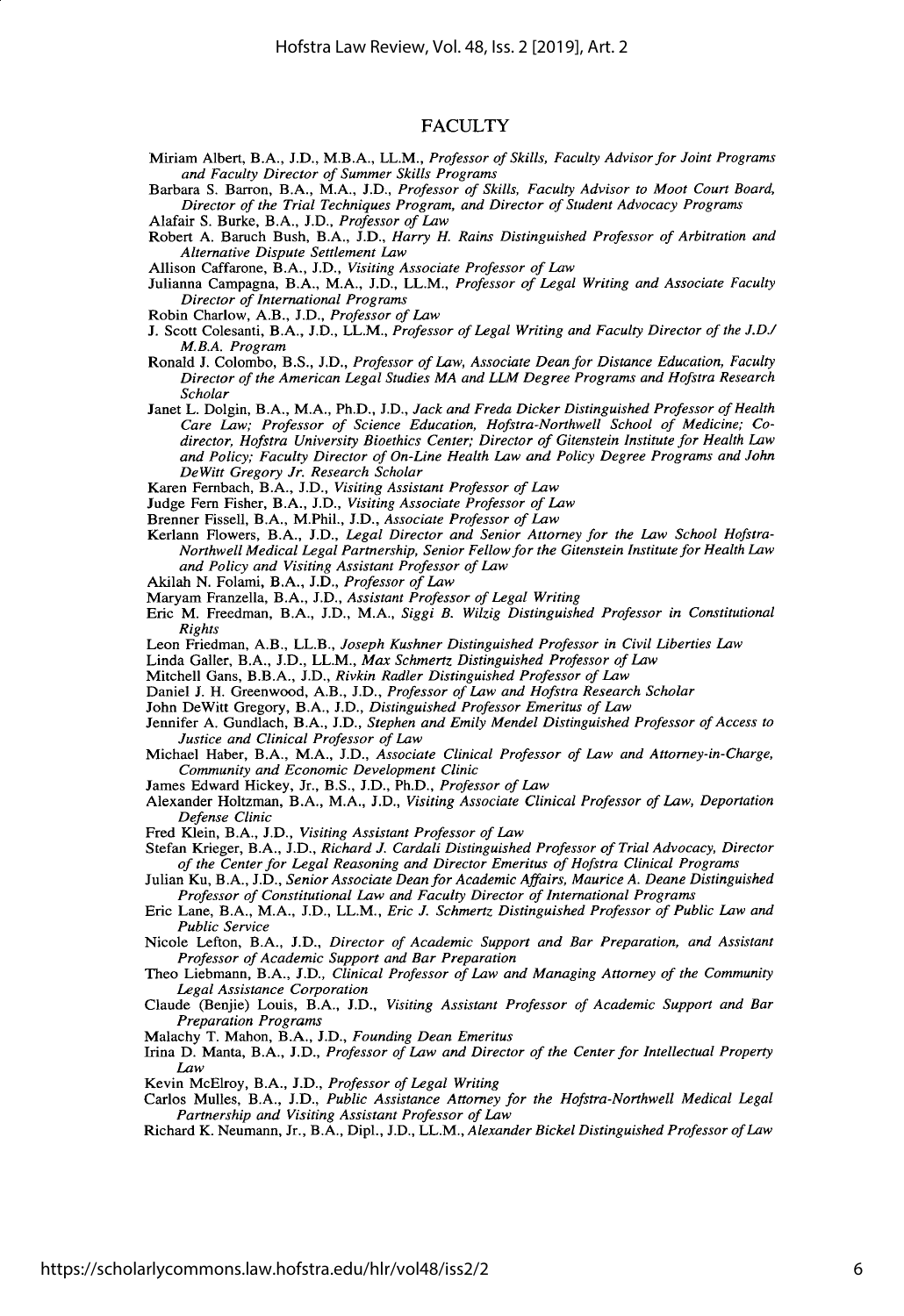Elizabeth Nevins, B.A., **J.D.,** *Clinical Professor of Law and Attorney-in-Charge, Criminal Justice Clinic*

Mark Niles, B.A., **J.D.,** *Professor* of Law

Ashira Ostrow, B.A., **J.D.,** *Peter S. Kalikow Distinguished Professor of Real Estate and land Use, Executive Director of the Wilbur F. Breslin Center for Real Estate Studies and Hofstra Research Scholar*

James Sample, B.A., **J.D.,** *Professor of Law*

Andrew Schepard, B.A., M.A., **J.D.,** *Sidney and Walter Siben Distinguished Professor of Family Law and Director of the Center for Children, Families, and the Law*

Matthew **A.** Shapiro, A.B., M.Phil., D.Phil., **J.D.,** *Associate Professor of Law*

Norman I. Silber, B.A., M.A., Ph.D., **J.D.,** *Professor of Law and Associate Dean for Research and Faculty Development*

Ronald H. Silverman, B.A., **J.D.,** *Distinguished Professor Emeritus of Law*

Roy **D.** Simon, B.A., **J.D.,** *Distinguished Professor Emeritus of Law*

- Barbara Stark, B.A., **J.D.,** LL.M., *Professor of Law*
- Amy R. Stein, B.A., **J.D.,** *Professor of Legal Writing, Assistant Dean for Legal Writing and Adjunct Instruction*
- Emily Stoltzenberg, A.B., M.Phil., **J.D.,** *Visiting Assistant Professor of Law and a Center for Children, Families and the Law Research Fellow*
- Blair Thompson, B.A., **J.D.,** Visiting Clinical Professor of Law for the Robert W. Entenmann Veterans Law Clinic

Vern R. Walker, B.A., M.A., Ph.D., **J.D.,** *Distinguished Professor Emeritus of Law*

- Lauris Wren, B.A., **J.D.,** *Clinical Professor of Law and Director for the LGBT Fellowship*
- Ellen Yaroshefsky, B.A., **J.D.,** *Howard Lichtenstein Distinguished Professor of Legal Ethics, Executive Director of the Monroe H. Freedman Institute for the Study of Legal Ethics and Associate Dean for Research and Faculty Development*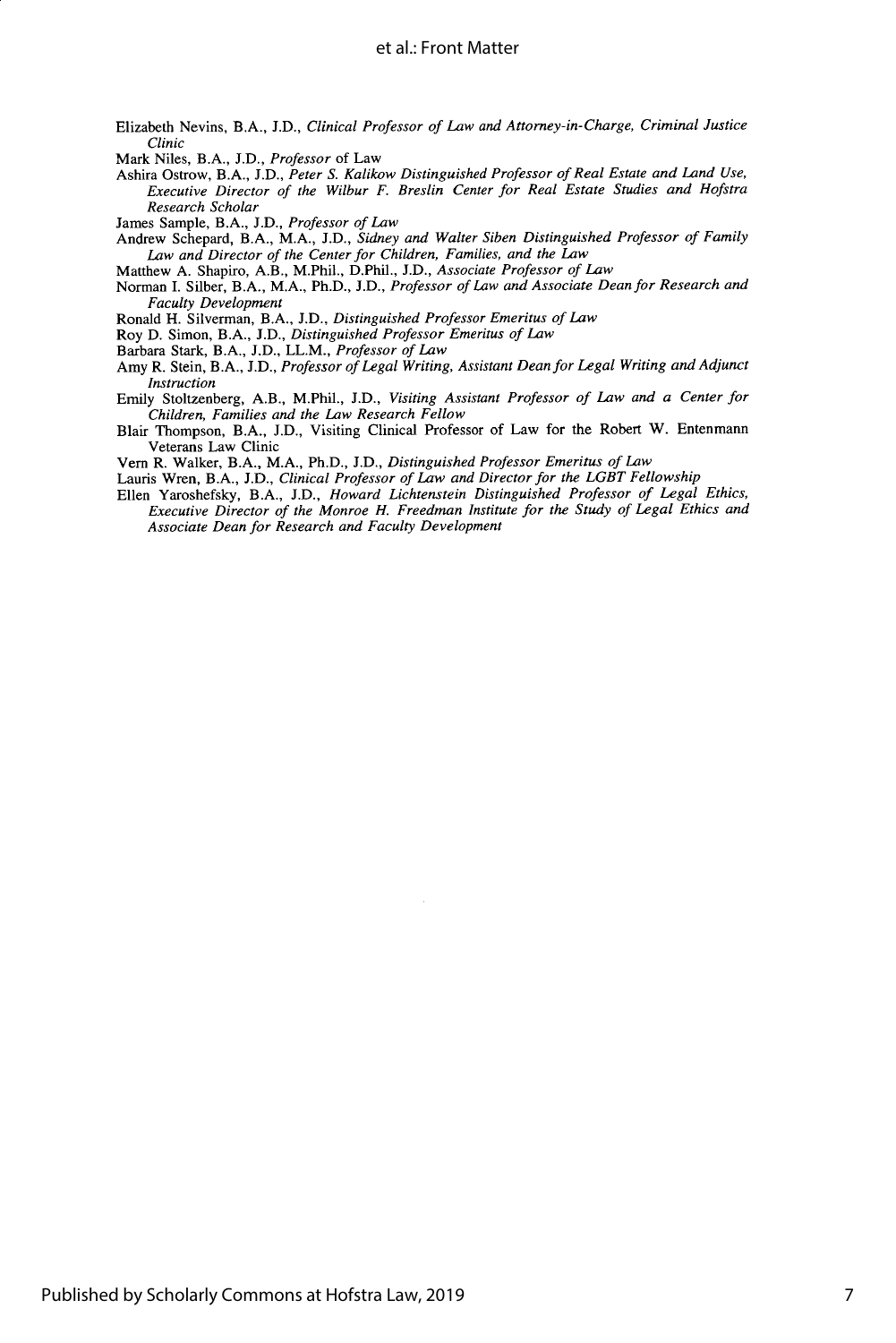Hofstra Law Review, Vol. 48, Iss. 2 [2019], Art. 2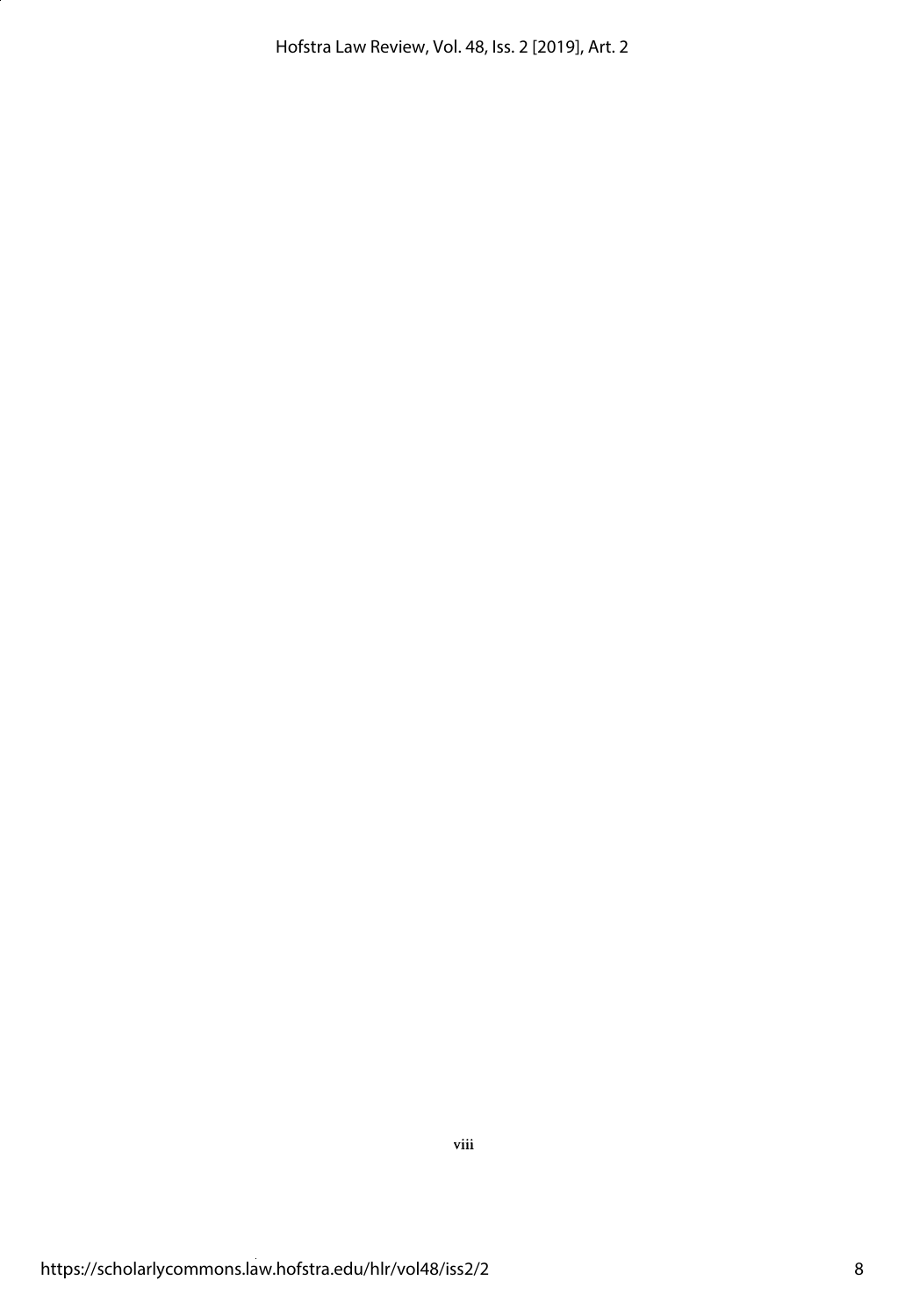### **HOFSTRA** IAW REVIEW

Volume 48, No. 2 Winter **2019**

#### **CONTENTS**

#### **ARTICLES**

| VICE PRESIDENTIAL INABILITY: WHY IT MATTERS<br>AND WHAT TO DO WHEN IT OCCURS $\ldots \ldots \ldots Roy$ E. Brownell II 291 |       |
|----------------------------------------------------------------------------------------------------------------------------|-------|
| ARE PREMARITAL AGREEMENTS REALLY UNFAIR?:<br>AN EMPIRICAL STUDY  Elizabeth R. Carter                                       | - 387 |
| BITTER BEER FACE: ARE BEER CONGLOMERATES<br>VIOLATING NEW YORK CONSUMER                                                    |       |
| PROTECTION LAWS?  Christopher R. Deubert                                                                                   | -431  |
| THE FUNDAMENTAL RIGHT TO TECHNOLOGY  Haochen Sun                                                                           | 445   |
| <b>NOTES</b>                                                                                                               |       |
| WAGE WAR: ARBITRATION AND CLASS ACTION                                                                                     |       |
| WAIVERS AT THE EXPENSE OF WAGE                                                                                             |       |
|                                                                                                                            | - 483 |
| <b>BLOCKCHAIN JENGA: THE CHALLENGES OF</b>                                                                                 |       |
| <b>BLOCKCHAIN DISCOVERY AND ADMISSIBILITY</b>                                                                              |       |
| UNDER THE FEDERAL RULES  Emily Knight 519                                                                                  |       |
| YOUR PERSONAL HEALTH INFORMATION MAY                                                                                       |       |
| HAVE BEEN COMPROMISED: USING                                                                                               |       |
| ENCRYPTION TO PREVENT DATA                                                                                                 |       |
| BREACHES ON END-USER DEVICES  Nina Patel 563                                                                               |       |